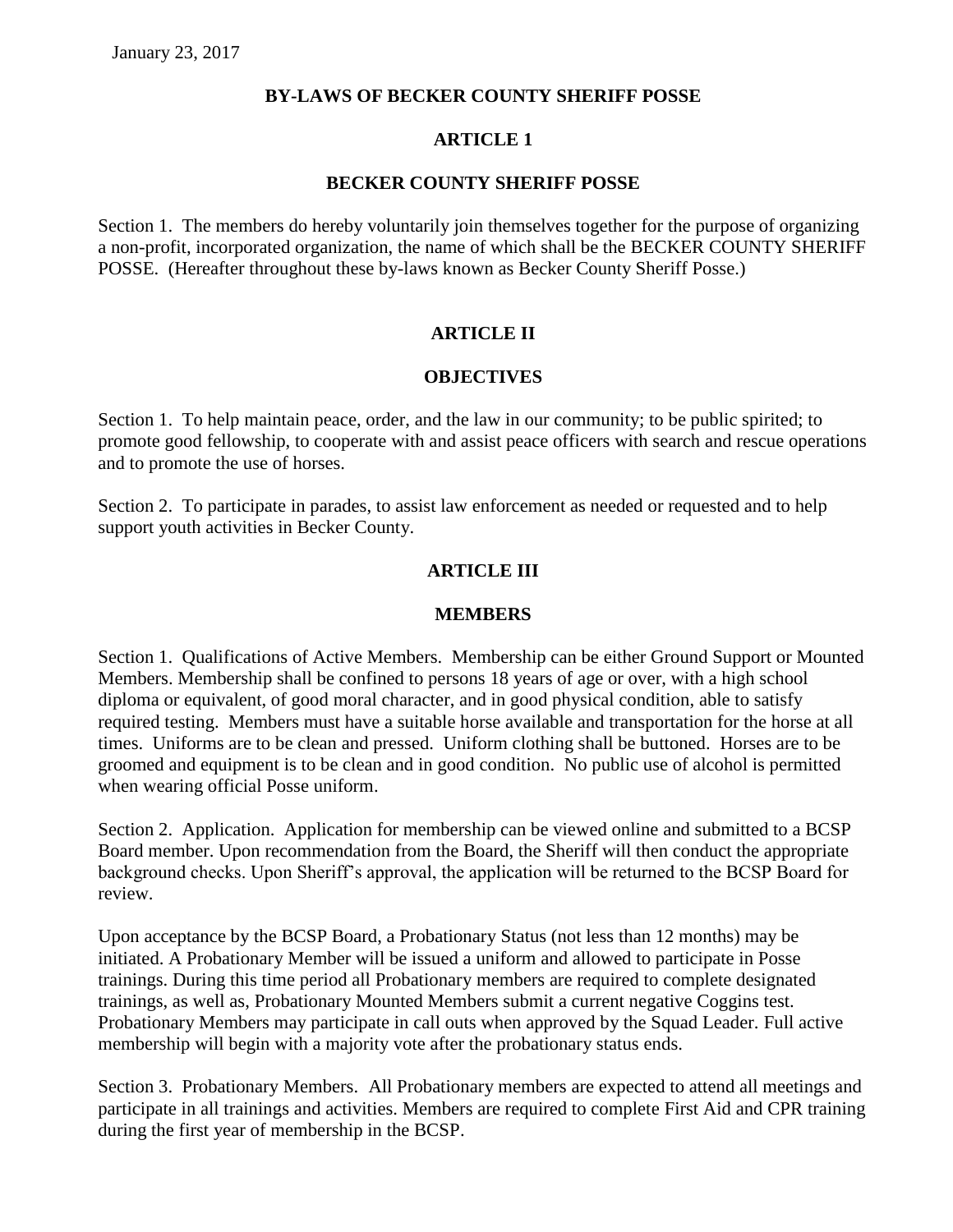Section 4. Active Members. All members must remain in good standing and may not (depending upon circumstances) exceed four (4) absences in a 12-month period. More than four (4) absences in a 12-month period may result in dismissal. All membership dues are payable at the Annual Meeting held in January of each year in the amount set by the Executive Board. Any member of the BCSP delinquent sixty (60) days in dues or assessments shall be suspended from membership in the BCSP and if such dues or assessments are not paid within ninety (90) days from the date when due, such a member may be dropped from membership in the BCSP after review by the Executive Board. Members are required to have First Aid and CPR training during the first year of membership in the BCSP. Members are required to maintain their First Aid and CPR card. Horses used by the BCSP Mounted members must have current negative Coggins test, thus keeping with Minnesota state law requirements.

Active Mounted Members are considered fit for duty and able to complete all required tasks. Ground Support or Mounted Members will be required to complete testing and or be reviewed by the BCSP Board.

Section 5. Upon written request, a leave of absence may be granted up to 12 months for members in good standing by action of the Board.

Section 6. All badges, horse and rider uniforms, and Posse issued items must be returned upon resignation or termination of membership. Members are financially responsible for any items not returned within 30 days of termination or resignation.

Section 7. Membership shall not exceed 30 mounted members in addition to the Sheriff. Support status shall not exceed a 12-person unit.

Section 8. The BCSP shall be organized into squads with a leader in charge of each squad. The Squad Leaders will be appointed by the Board in conjunction with the Sheriff's approval. There is no term limit on Squad Leaders. Squad Leaders have the authority to designate group leaders.

Section 9. The BCSP membership year shall consist of January thru December of each calendar year.

# **ARTICLE IV**

# **OFFICERS**

Section 1. The Officers of the BCSP shall be the President, Vice President, and Secretary/Treasurer. Officers shall be elected at the Annual Meeting.

Section 2. The President shall serve for a three year term with the Vice President serving for a three year term and then moving into the position of President. Secretary/Treasurer shall serve for a three year term.

# **ARTICLE V**

# **POWERS AND DUTIES OF OFFICERS**

Section 1. The President shall preside at all meetings of the BCSP. In his/her absence, the Vice President shall perform those duties. Unless otherwise provided, the President shall appoint all standing and special committees.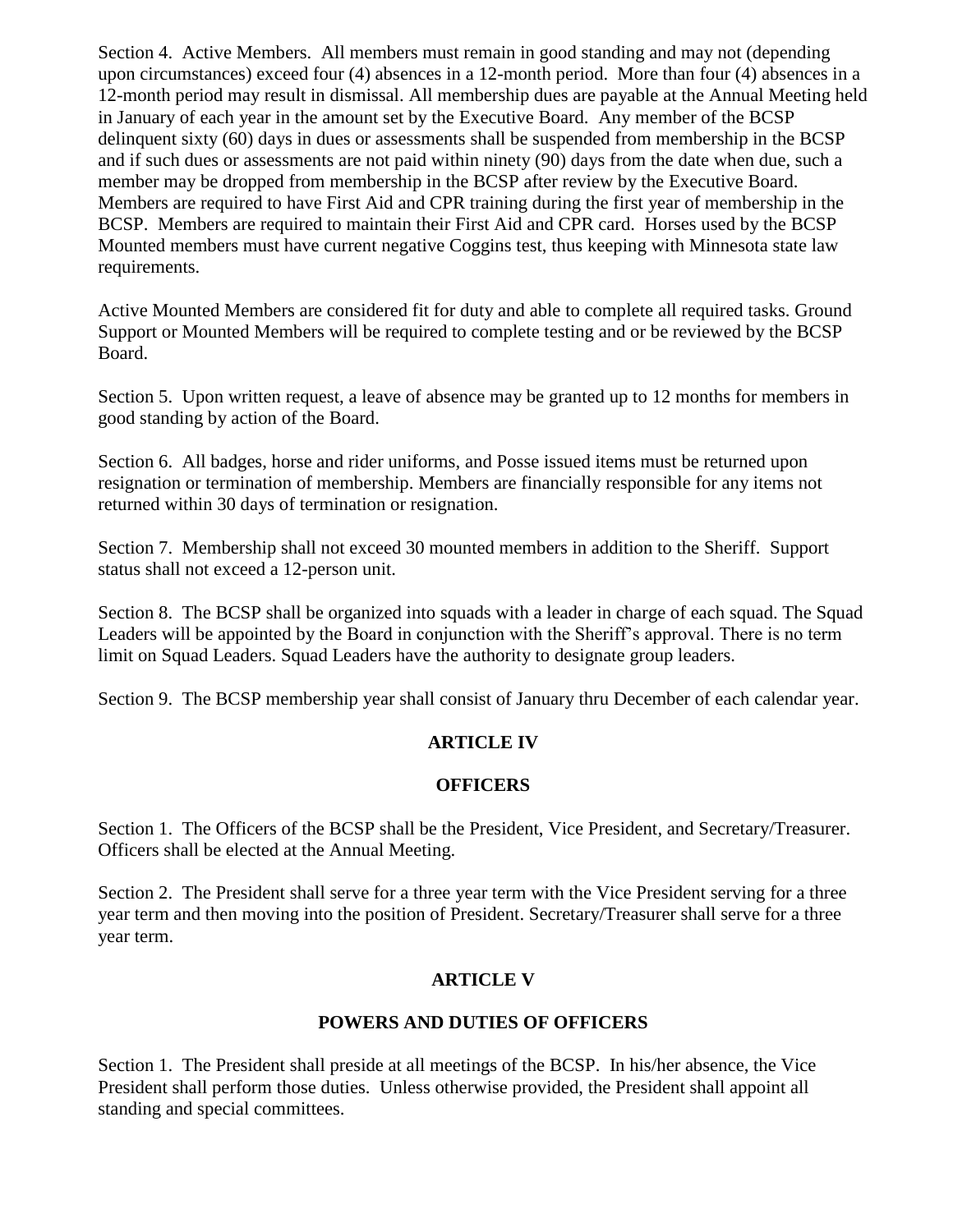Section 2. The President shall have the power to call special meetings of the BCSP.

Section 3. The President shall execute all contracts, if there may be any required as authorized by the Board.

Section 4. The Vice President performs the duties in the absence of the President.

Section 5. The Secretary/Treasurer shall keep and maintain an account of all monies received and disbursed. The Bookkeeper will submit financial records and documents to the Secretary/Treasurer, who will submit to the Board for review, upon request, at least annually.

Section 6. The Secretary/Treasurer shall record all activities of meetings.

Section 7. The Board shall be responsible for scheduling and coordinating all Posse training activities.

Section 8. The Sheriff of Becker County and or liaison, shall serve as a member of the Board and shall have the authority to call meetings, or members, as required in the event of an emergency.

# **ARTICLE VI**

### **MEETINGS**

Section 1. Regular meetings will be held on the fourth Monday of each month, unless otherwise announced, with location to be set. The January meeting will be declared the Annual Meeting. Any member unable to attend any meeting, must notify the President prior to the meeting.

Section 2. Squad Leaders shall notify their respective members of any special meeting in a timely manner.

Section 3. Quorum - 51% of the active members of the BCSP shall constitute a quorum.

# **ARTICLE VII**

# **THE BOARD**

Section 1. The Board of the BCSP shall consist of the President, Vice President, Secretary/Treasurer, Squad Leaders, and the Sheriff of Becker County and/or liaison.

# **ARTICLE VIII**

# **POWER AND DUTIES OF THE BOARD**

Section 1. To prescribe and pass upon the qualifications and requirements for membership and cause to be issued appropriate certification of membership.

Section 2. To select, appoint, and remove at will agents of the BCSP and to prescribe the duties and delegate such powers to the officers and agents as may be necessary or required in the transaction of the business of the BCSP, not consistent with these by-laws.